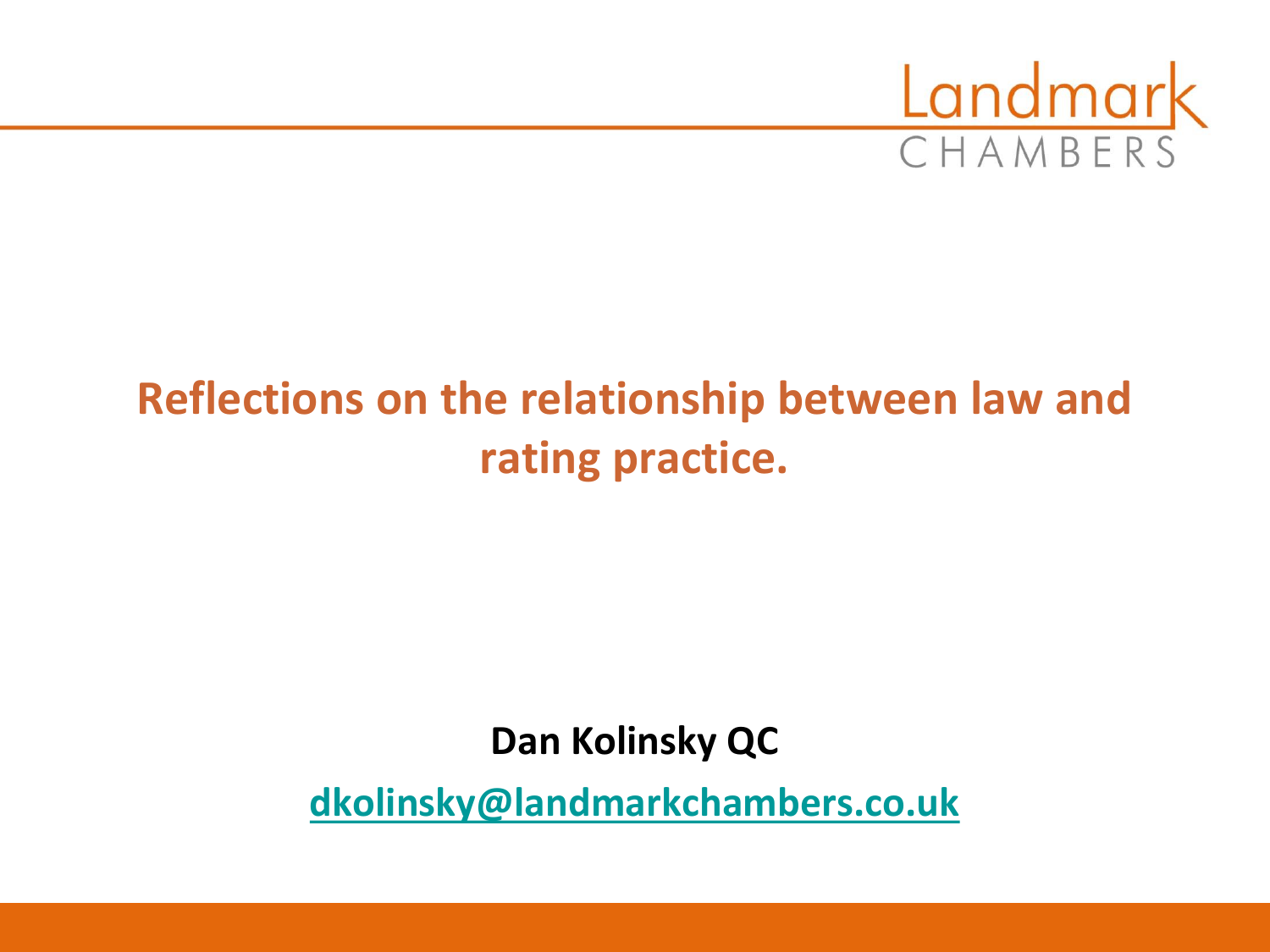

- How does the law shape rating practice and how does rating practice shape the law?
- Topical theme in the light of recent Supreme Court decisions
- Tension between
	- deference to the experts
	- Legal rigour seeking to mould the judgements of the expert practitioners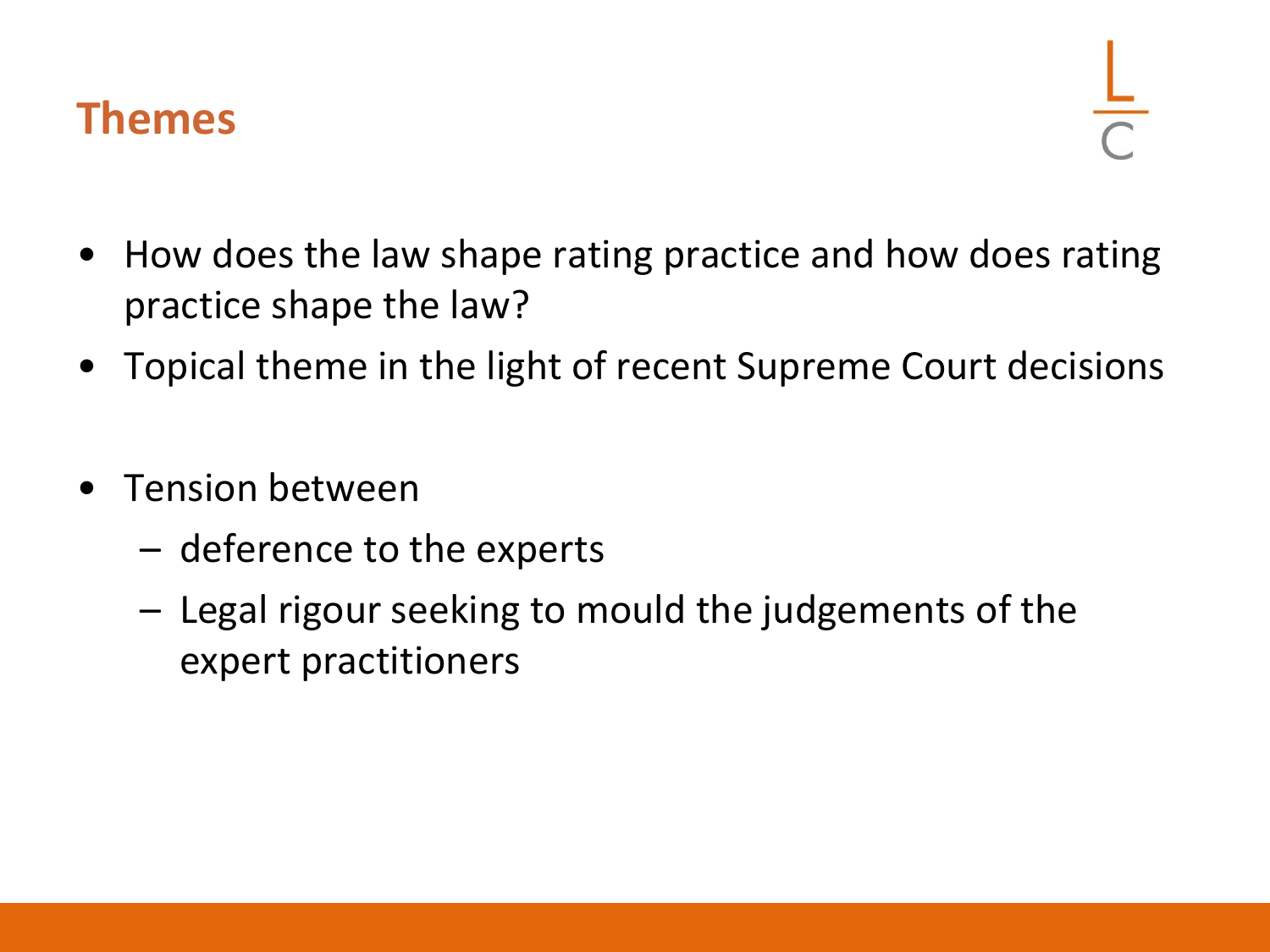# **Example 1 – how to weigh evidence in valuation**

The Lotus "hierarchy"

Lotus & Delta Ltd v Culverwell (VO) [1976] RA 141 at 153-4

…….is not a straightjacket or even a hierarchy

"These propositions provide guidance on the usefulness of different types of evidence but they should not be regarded as rules to be followed slavishly. It will be necessary to have regard to relevant evidence of all types, if available, but always with a clear focus on the statutory valuation hypothesis."

Lamb v Go Outdoors Ltd [2015] R.A. 475 at [39]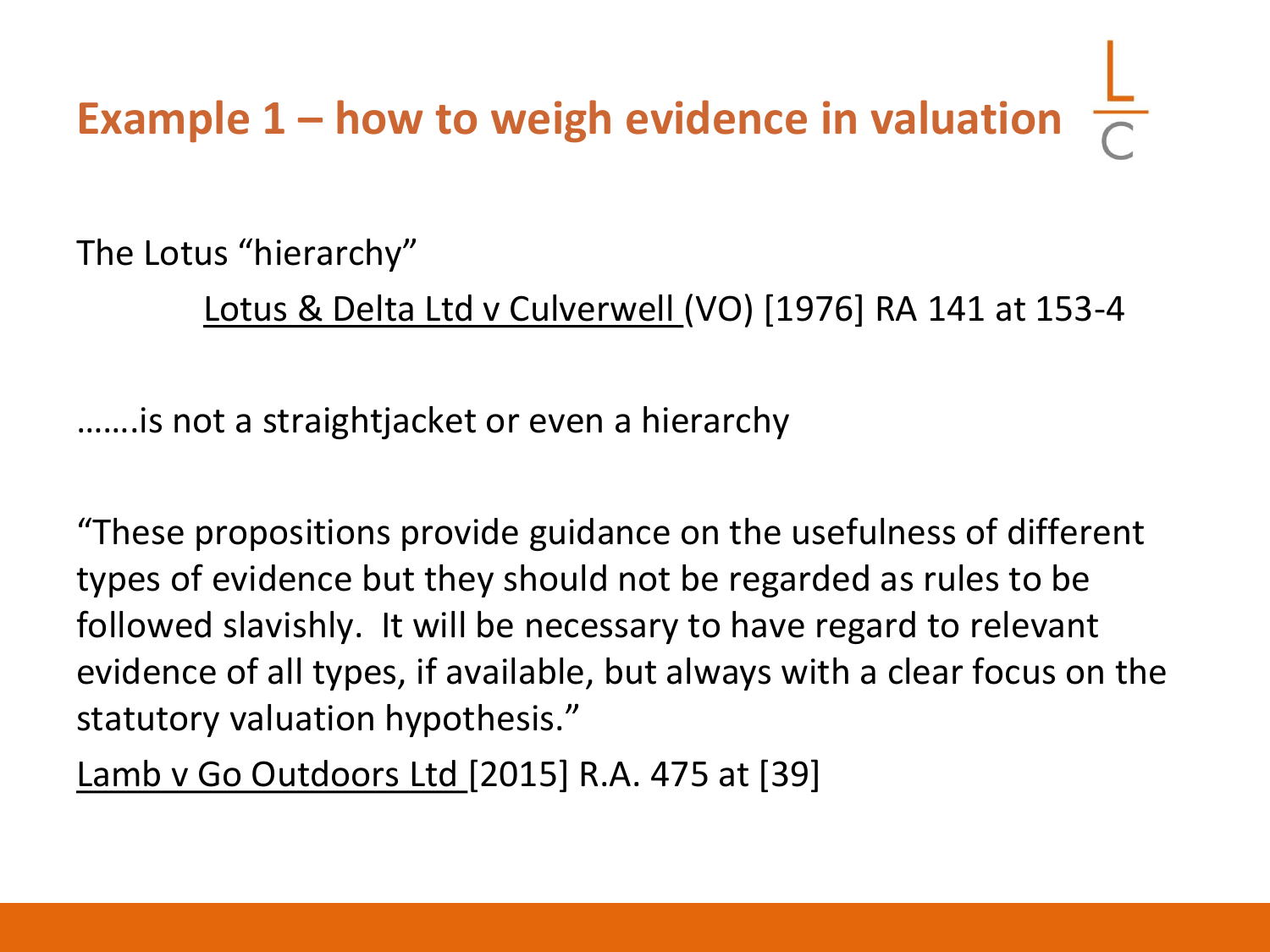# **Example 2 – choice of valuation methods**

• Hughes (Valuation Officer) v York Museums and Gallery Trust [2017] R.A. 302 at [124], [127], [128], [141]-[143], [184],

Practical guidance on how and when to use:-

- Shortened receipts method [128] "can be useful" "where consistent relationship can be demonstrated between the turnover of business of that type and the levels of profit they generate"
- Contractor's basis [184] "no justification in the case of historic buildings used as museums or visitor attractions for the assumption underlying the contractor's basis that notional costs of construction bear some consistent relationship to rental value. Such buildings are often, as the evidence demonstrates, inherently unprofitable yet would be very expensive to construct either in their original form or as a modern substitute"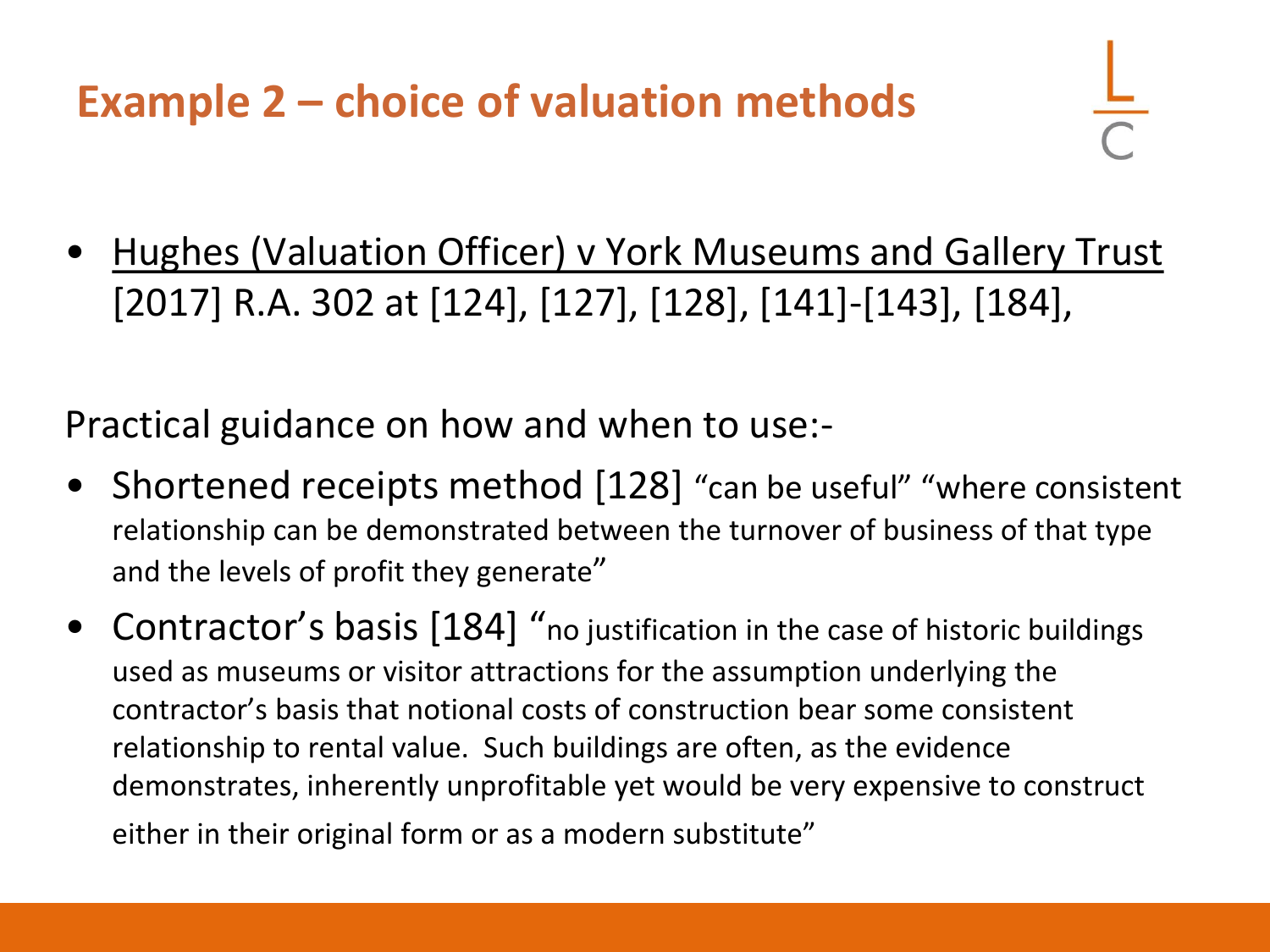• R&E [127] "the fact that the receipts and expenditure method suggests a nominal or nil rateable value is not a reason for rejecting its use and resorting to the contractor's basis where it provides a reliable guide to the rent which would be offered for premises if let on the statutory hypothesis. On the contrary, in cases where premises cannot be occupied profitably, the receipts and expenditure method is often likely to be the better guide" (127)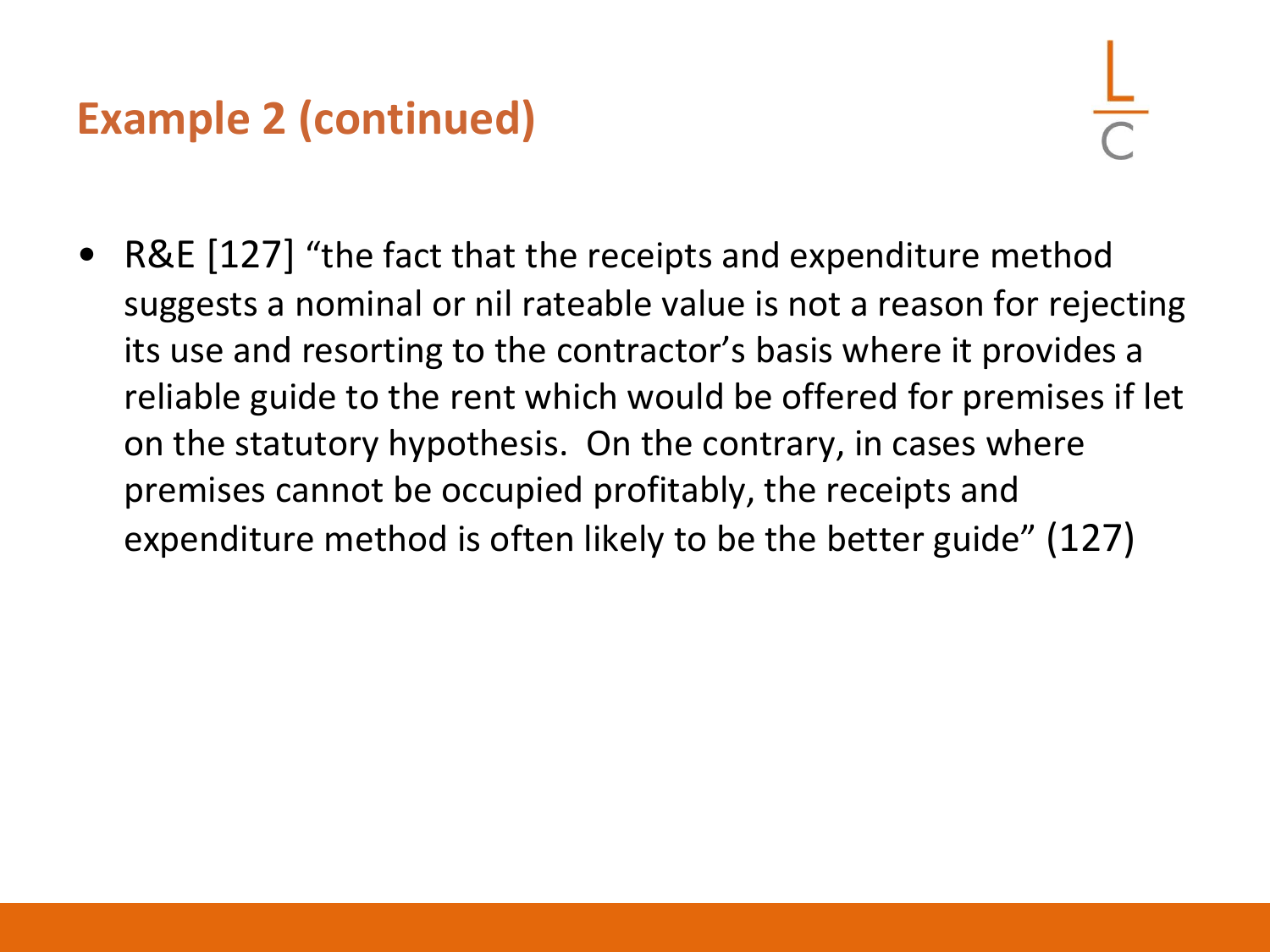## **Reflections on example 1 & 2**

- Expert tribunal (with surveyor member)
- Shaping valuation practice by:-
	- Articulating approach
	- Correcting tendency to misapply previous guidance
	- Ensuring rigorous focus on purpose of methods rather than their mechanical application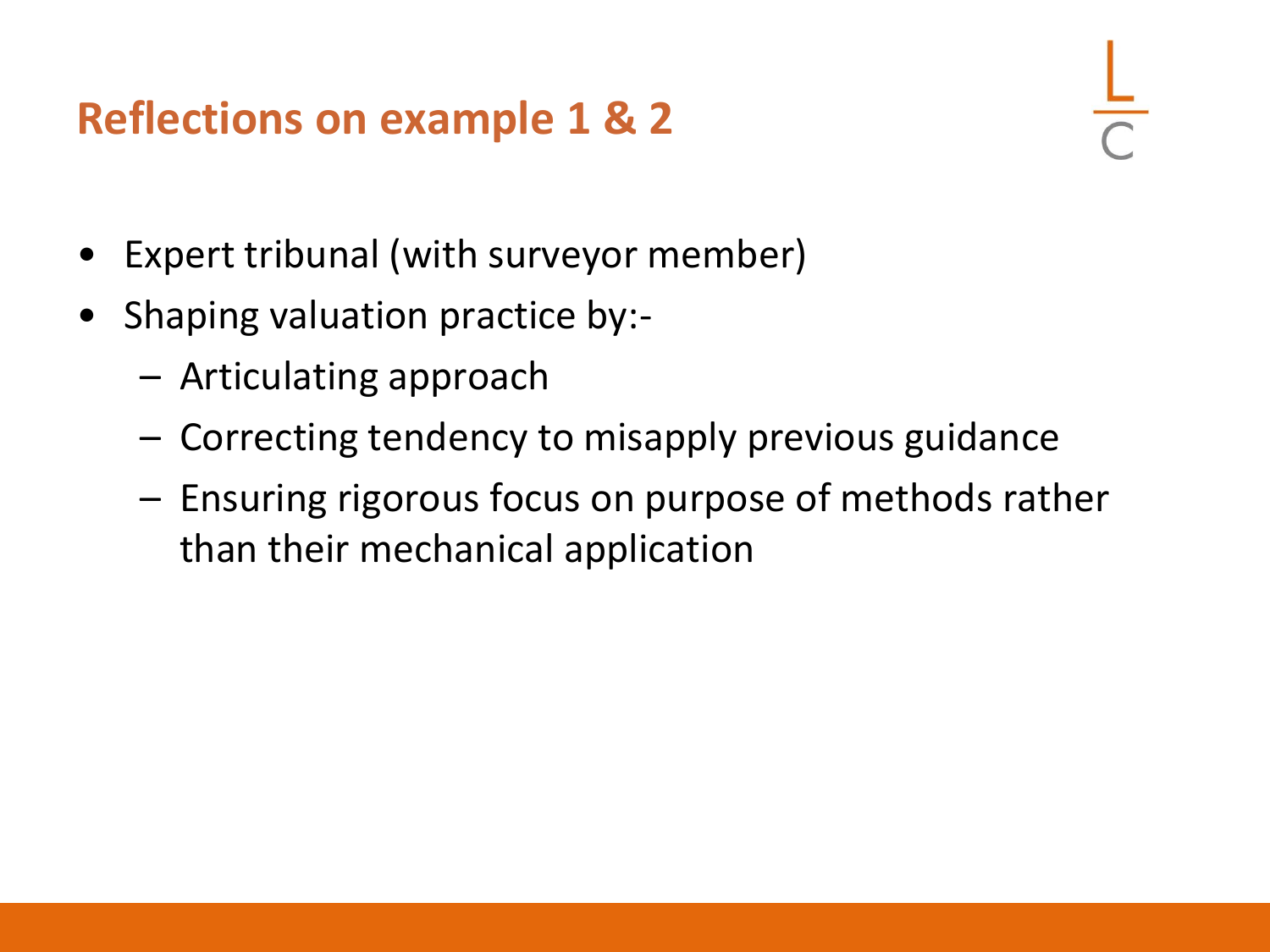# **Example 3 – valuation approach to a building undergoing refurbishment**

- SJ&J Monk (A Firm) v Newbigin (Valuation Officer)
	- UT(LC) [2014] R.A. 195
	- CA [2015] 1 WLR 4817
	- SC [2017] 1 WLR 851

UT (LC) (Mr Trott) – [77] "the VOA's guidance and practice note is …a considered and informed commentary on the law which merits attention. But it should not be adopted if it is found to be mistaken. The Tribunal is not bound by it and it is not relevant to the construction of the statutory provisions".

[83] sense checks his conclusion against the position in the rating manual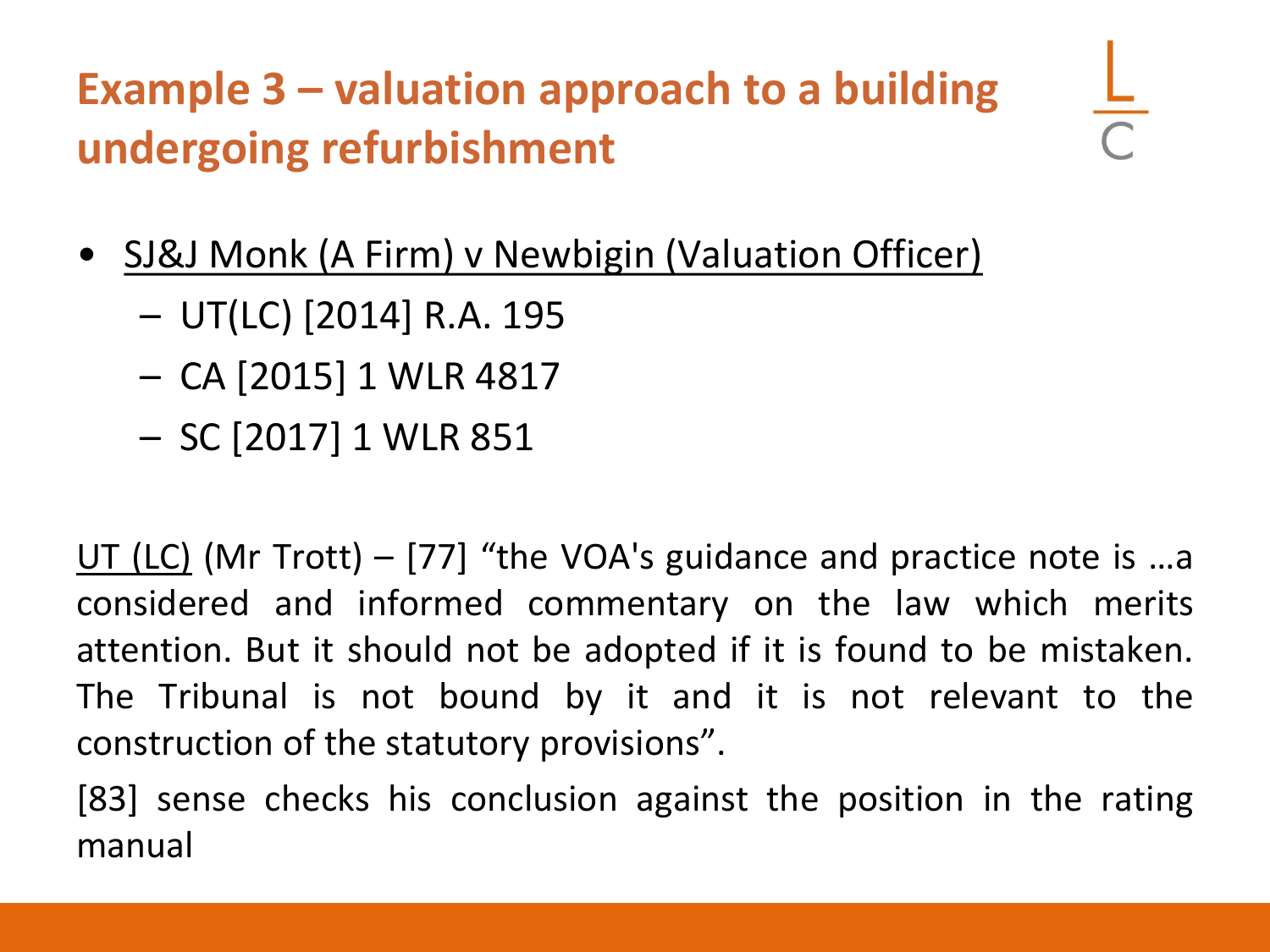- Court of Appeal [18]-[21], [36]
	- openly critical of content of rating manual
	- disregards practice because it decides that it proceeded on a mistaken approach as to the common law of repair
- Supreme Court consciously re-instates established practice

[21]-[22] – reference to Baroness Farrington's expression of legislative intention for 1999 Act to "reinstate" old principle with minimum of disturbance to law and "valuation practice"

[31] – reference to "practice of valuation officer to treat property as a hereditament with a nominal value rather than to remove the property from the rating list";

[32] reject anti-abuse thesis "**Prior practice, which had been reflected in the nonstatutory guidance in the Rating Manual produced by the Valuation Office, had been consistent with the approach which SJJM advocates. It was not suggested to this court that the administration of rates had not been effective in the past"**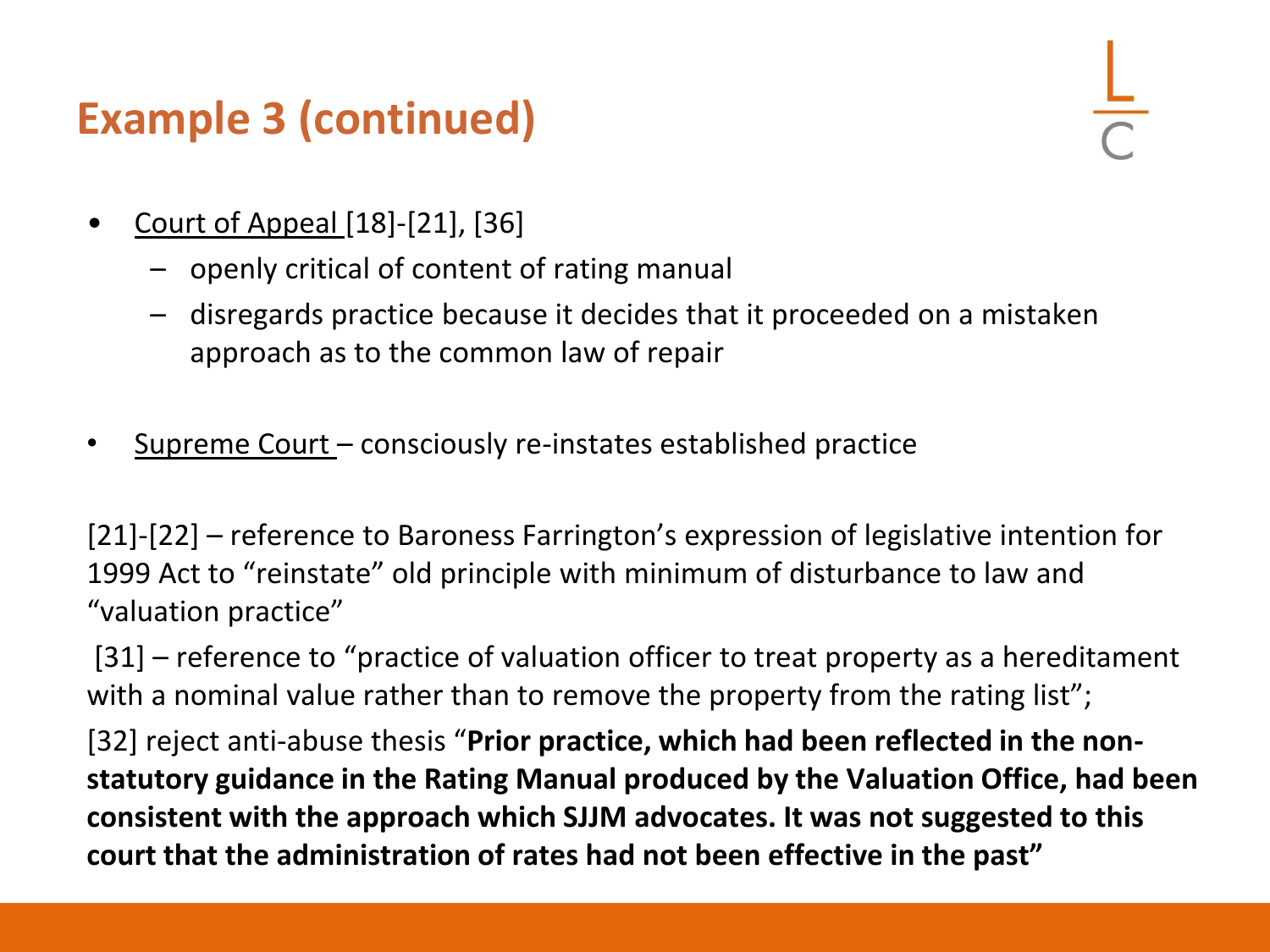# **Reflections on example 3**

- SC and UT determine approach with established practice firmly in mind
- CA disregarded practice and imposed intellectual rigour from landlord and tenant without any deference to the practice
- SC overturn because CA replacement approach is unworkable
- In SC historic survey of past practice assisted Court to see how CA approach was erroneous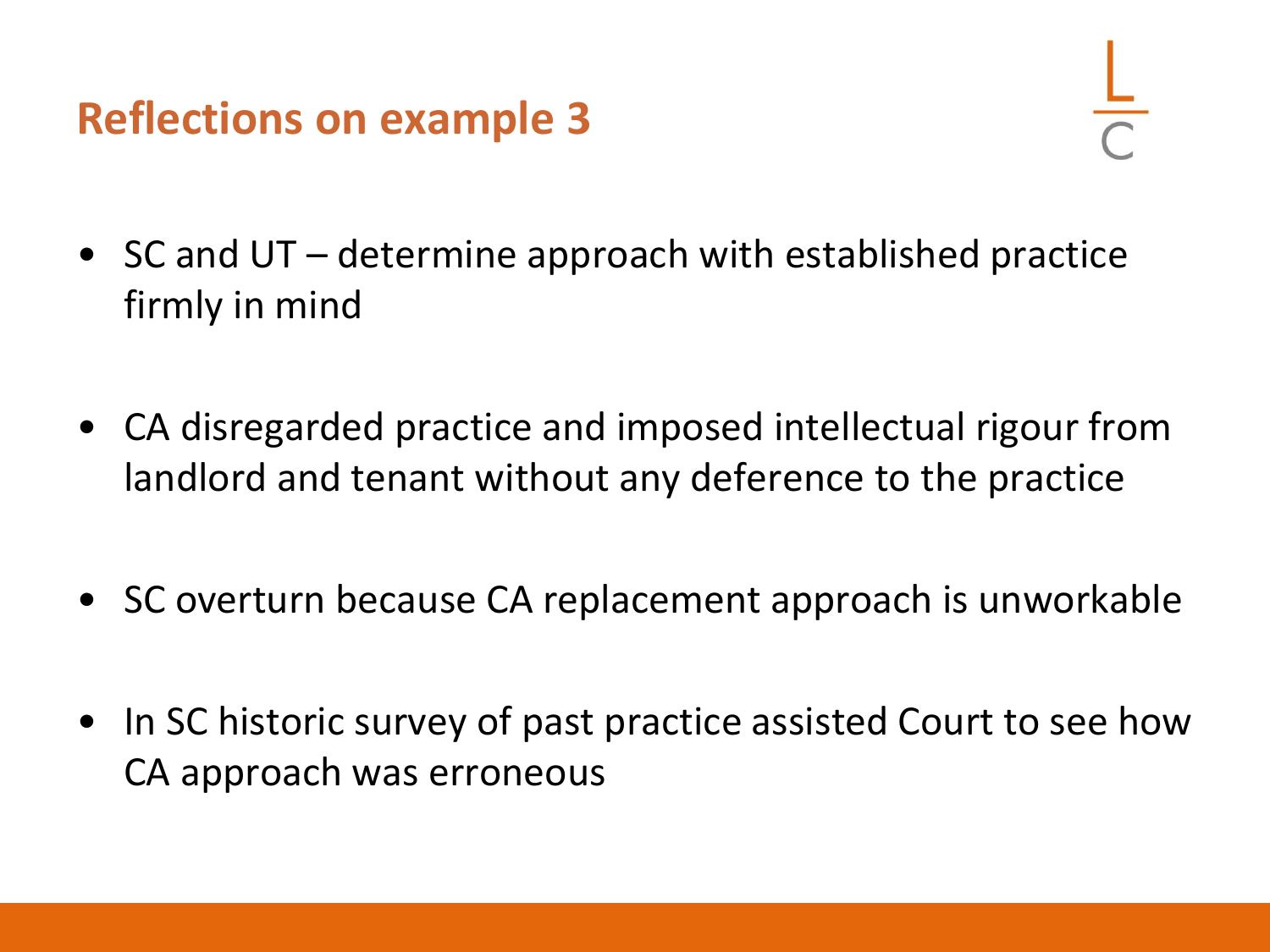# **Example 4 – boundary between domestic and non-domestic rates**

Tully v Jorgensen (Valuation Officer) [2003] R.A. 233

[16] and [17] – broad approach to "purposes of living accommodation"; working from home did not constitute a "use going outside the ambit of use for the purpose of living accommodation"

Tribunal shaping rating practice with a focus on making it workable [22]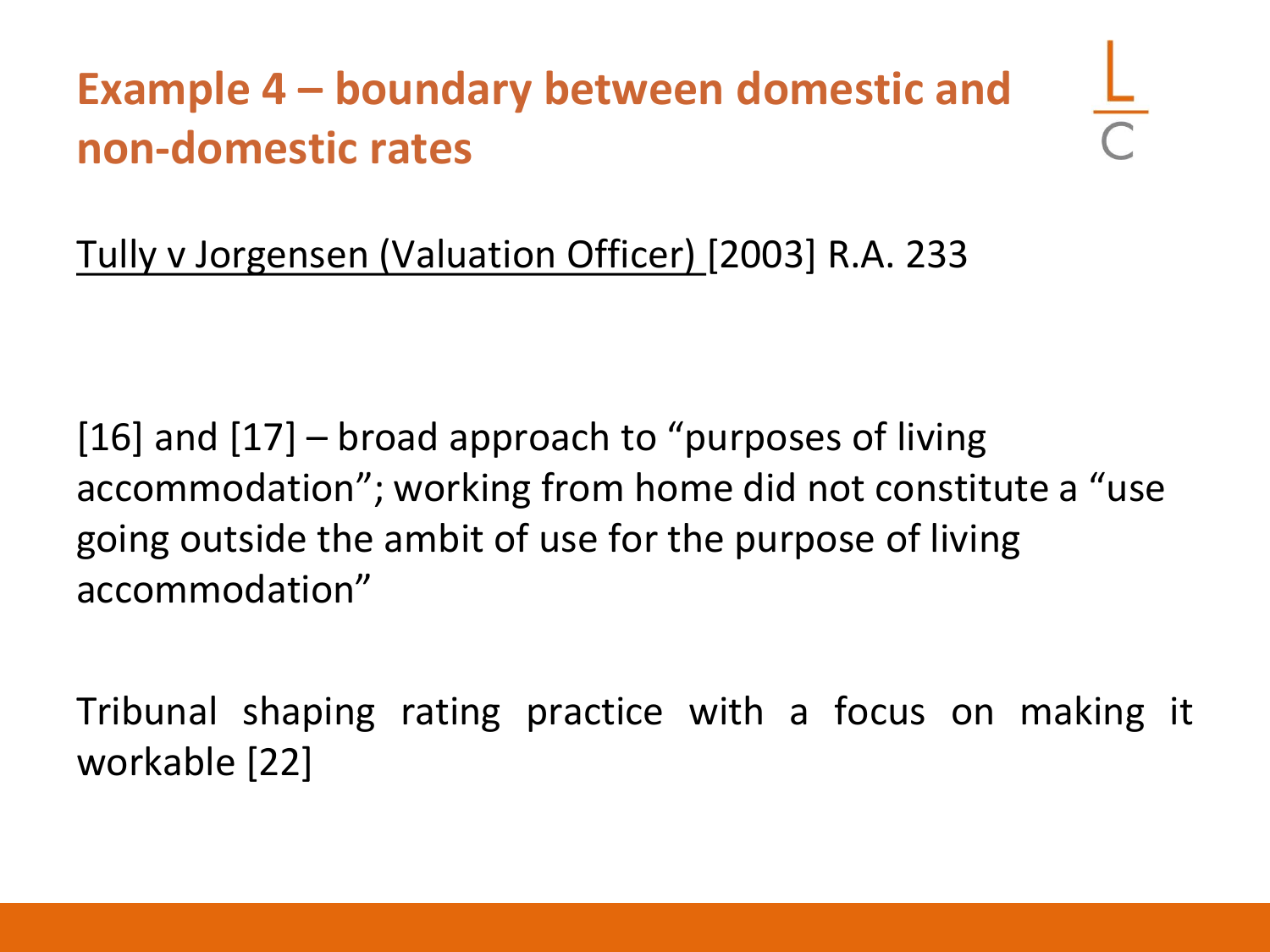"There must be very large numbers of homes in the country in which those living there do some or all of their work, unvisited by employees or clients or business associates, in rooms that have not been structurally adapted, and without any outward indication that someone is working in the property. It would, I think, be a consequence of the VO's contentions that many such homes would be potentially rateable. In order to discover who is working at home and to what extent and in what accommodation would require investigation on a very considerable scale. Unless such investigations were carried out the incidence of rating in such circumstances would be haphazard, and injustice would arise as a result. With the approach that I have described above/, on the other hand, the problems involved in identifying rateable property would be much less. Where a business at the premises is advertised or if planning permission is sought for building operations or a business use the valuation office may well be alerted and can take steps accordingly. Where there are no such indications, the probability is, it seems to me, that, if work is being done there, it will be the sort of work that falls within the scope of use of the property for the purposes of living accommodation." [22]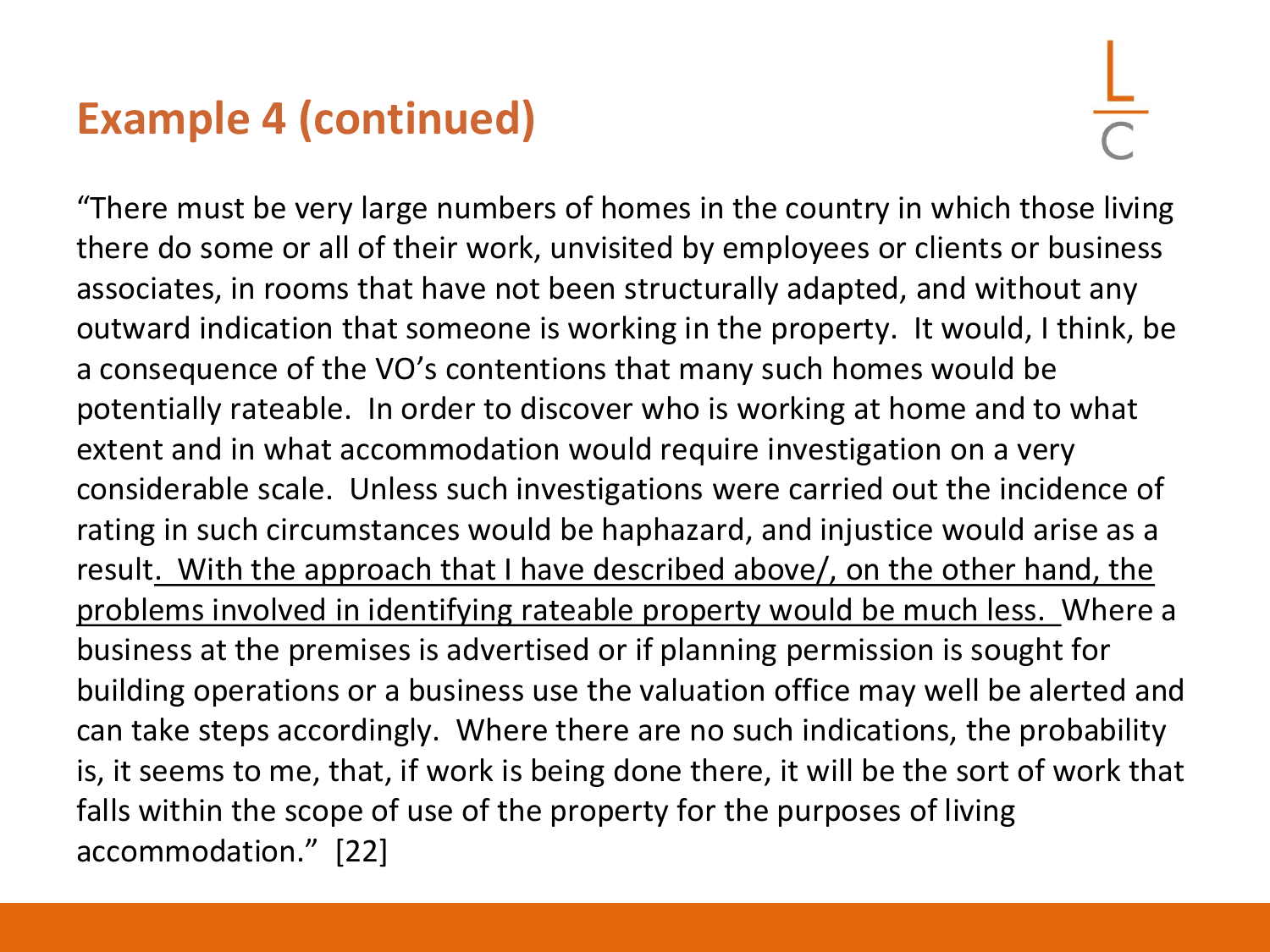### **Reflections on example 4**

• Tangible example of the Tribunal shaping the correct approach to boundaries of rateability with an eye on how the system can work sensibly and fairly in practice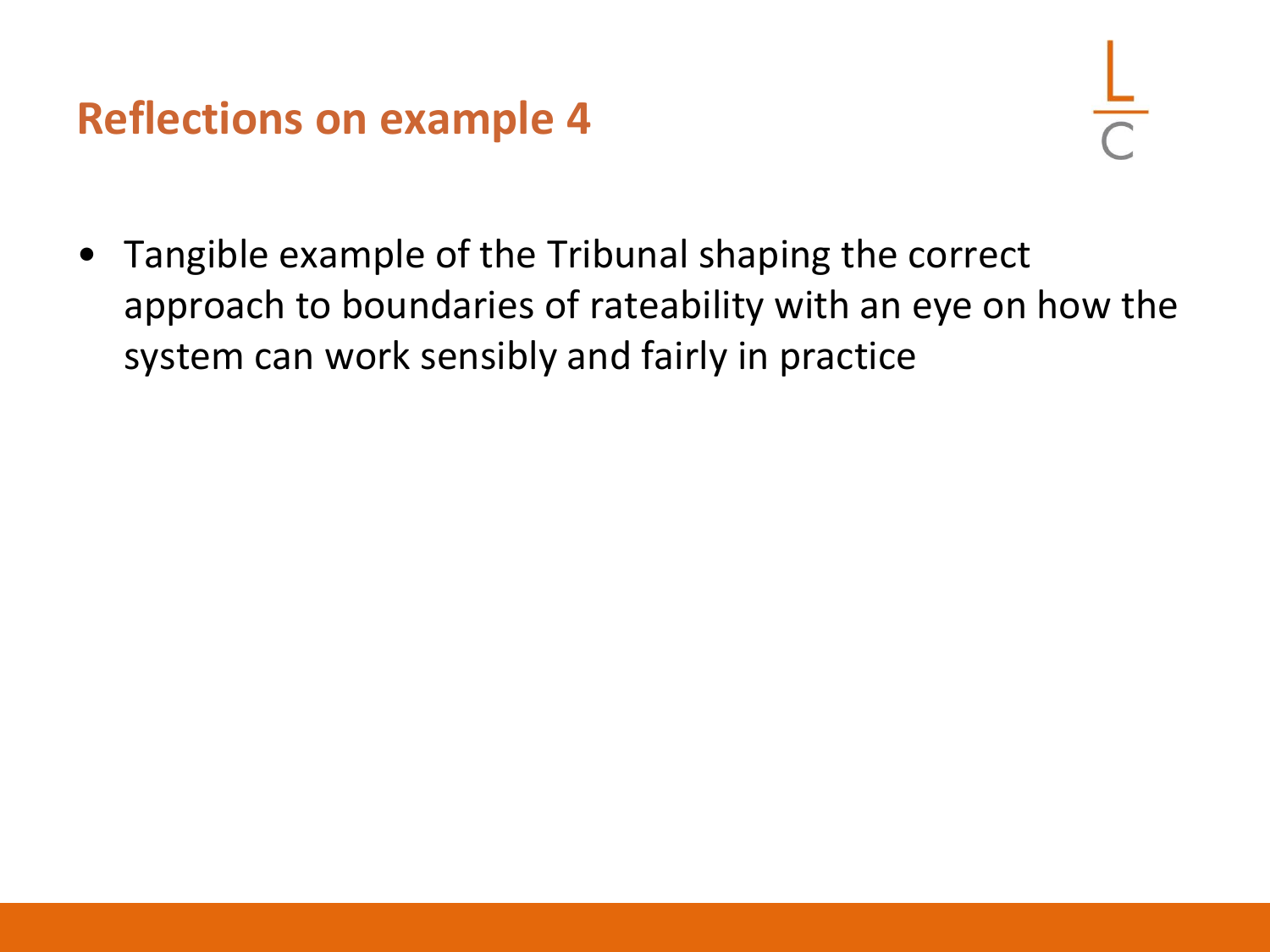# **Example 5 – does practice help to resolve a hard edged legal question?**

Gallagher (VO) v Church of Jesus Christ of Latter-Day Saints [2006] RA 1 (LT) at [32] and [49]

Evidence given on how religious exemptions were being applied "[r/p's expert] describe[d] the practice of valuation officers in their application of the exemption provisions of paragraph 11 and expressed the view that each of the buildings in the present case fell within the provisions. …. He drew attention to the fact that exemption had been given to a library housing religious texts and a local history collection adjacent to a cathedral and to an education centre for children visiting the same cathedral. He said that it had been the practice since before the 1988 Act to accord relief to seminaries and rabbinical colleges, and that relief was now given to them under paragraph 2(a). He said that relief was given to mosques under paragraph 11 even if they were reserved for male worshippers only."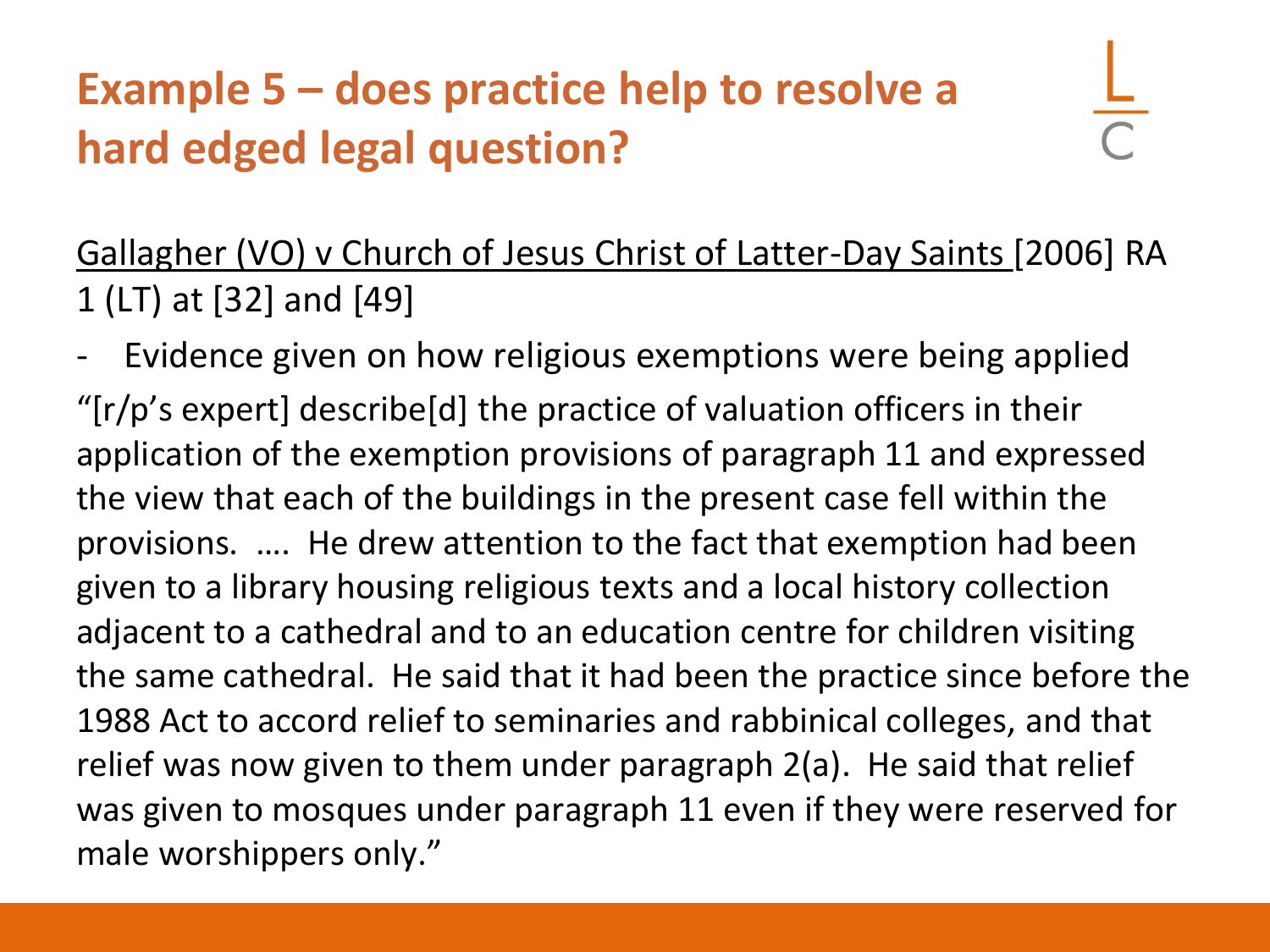• …..this was of no assistance in resolving question of what the correct legal approach should be

"while it is appropriate that I should be made aware of any potential wider effects my decision in this case may have (and I have had regard to the evidence about other premises with this in mind), whether any premises fall within the scope of the exemption must depend on the facts of the particular case, and it is not possible or appropriate for me to form a view on whether relief was rightly accorded in these cases. In any event, since what I have to do is to determine, on the basis of a proper construction of the provisions, the extent to which the subject hereditament attracts relief, it is of no assistance for this purpose to know what valuation officers have done elsewhere since relief may or may not have been correctly given. The statutory exemptions are there to be applied in the terms in which they have been enacted, neither restrictively nor generously. If on a proper construction of the provisions the facts do not support exemption, that is an end of the matter. It is for Parliament and not for valuation officers or tribunals to prescribe the circumstances in which relief from rates should be given**.** A valuation officer has no power to exercise generosity in favour of a ratepayer or class of ratepayer in relation to exemption any more than he has power to exercise such generosity when assessing or agreeing rateable values".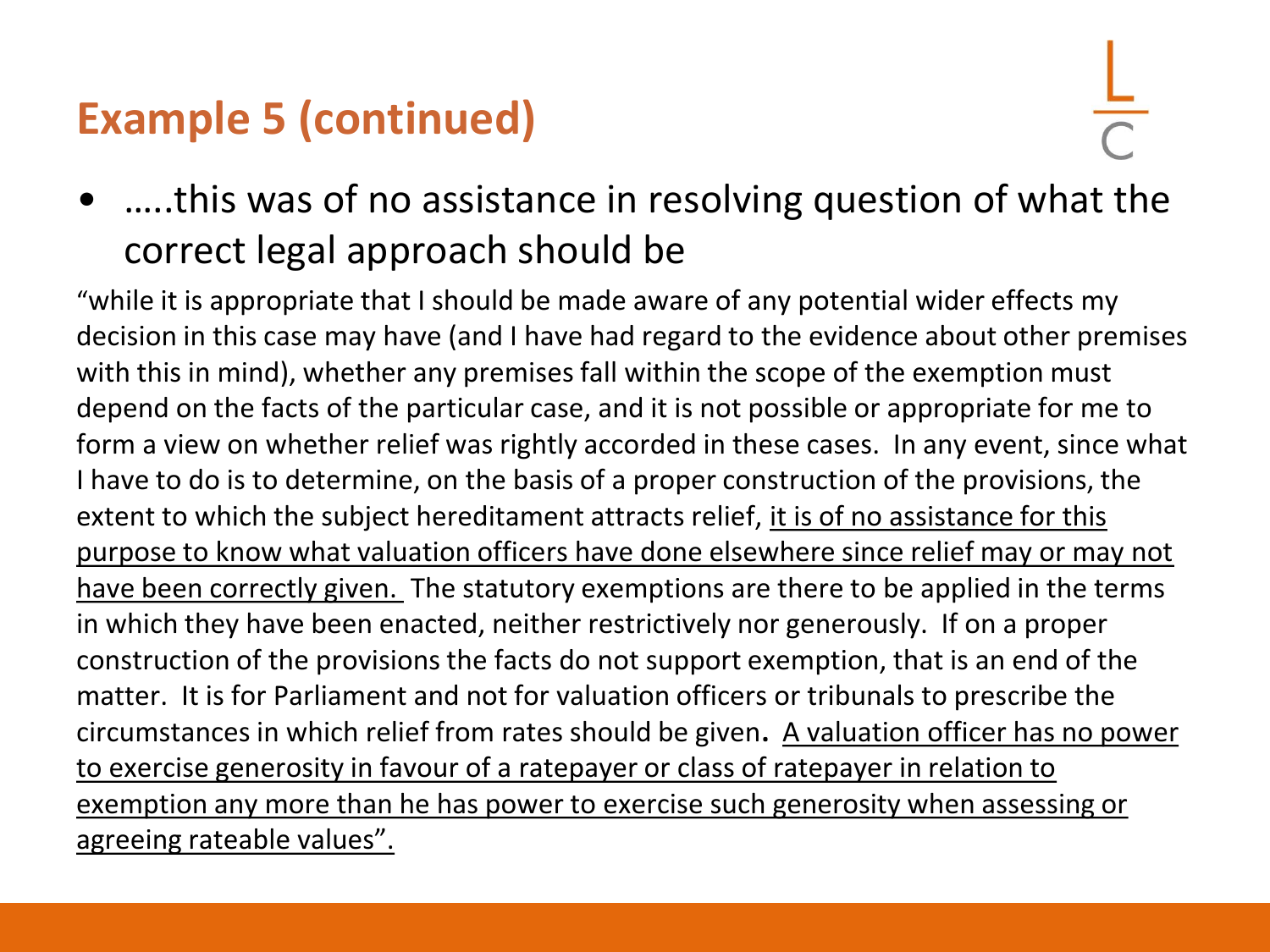

- Practice does not win the legal argument if the Tribunal regards the practice as potentially wrong
- Strong discouragement of evidence as to practice
- But the answer is still shaped with an eye on the practical implications

[NB decision of LT was upheld in CA [2007] RA 1 and HL [2008] WLR 1852 ]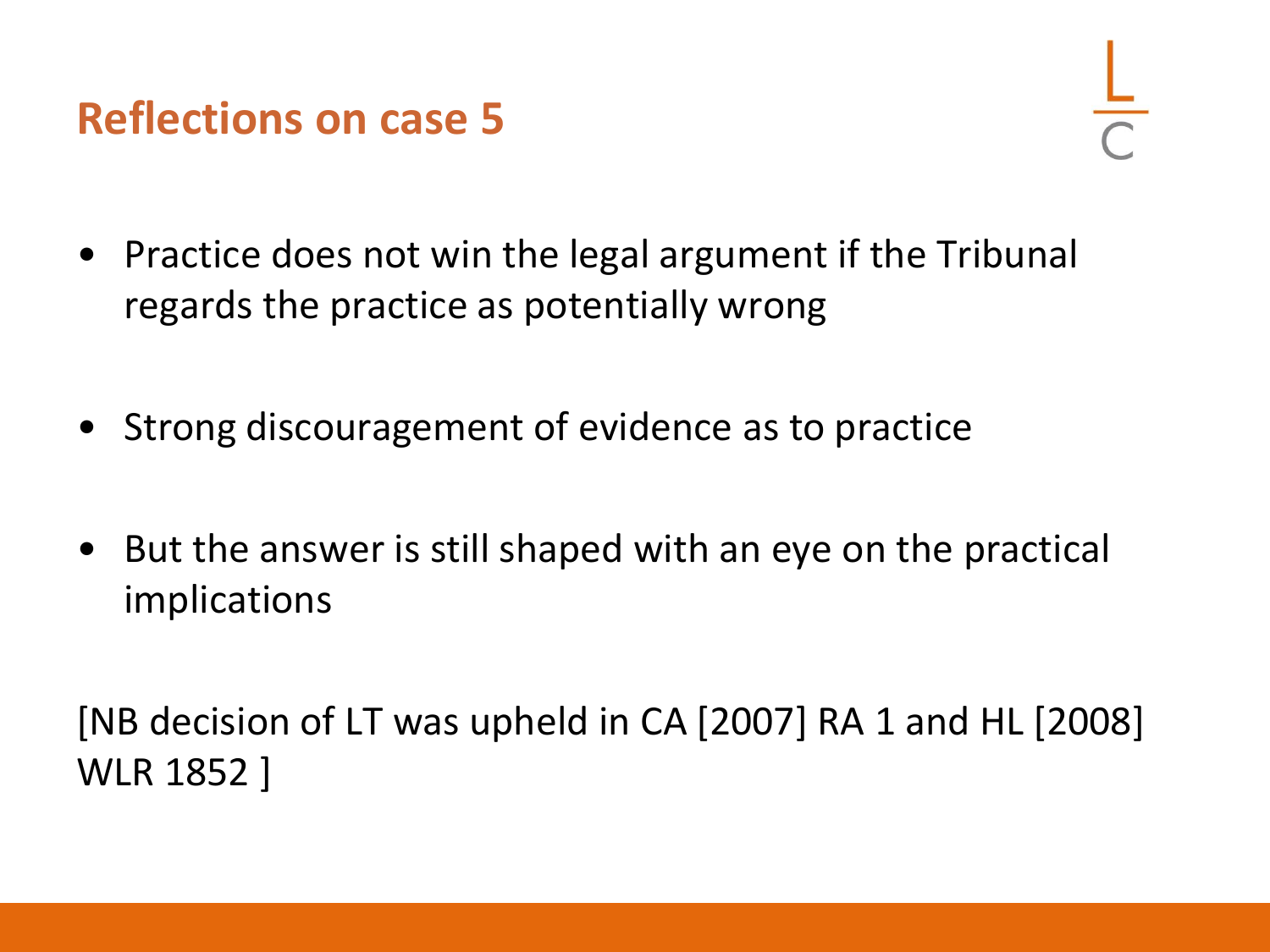# **Example 6 – the long and winding road to Woolway and beyond**

### Gilbert v Hickinbottom [1956] 2 QB 40 at 48

DENNING L.J. [intervenes in argument to say] "I am concerned with what the proper direction in law should be. Lord Keith said that the functional test is of small weight; the tribunal in this case has attached the greatest weight to it."

### But in his judgment at [50] says:

"Those cases commend themselves to my mind: and I confess that I find it very difficult to distinguish our present case from those on the facts; but there must be some distinction because the chairman of the Lands Tribunal had those cases well in mind; and he had the advantage of a view, which we have not. We can only reverse his decision if it was one to which he could not reasonably come. I am not prepared to go so far and I would therefore dismiss the appeal".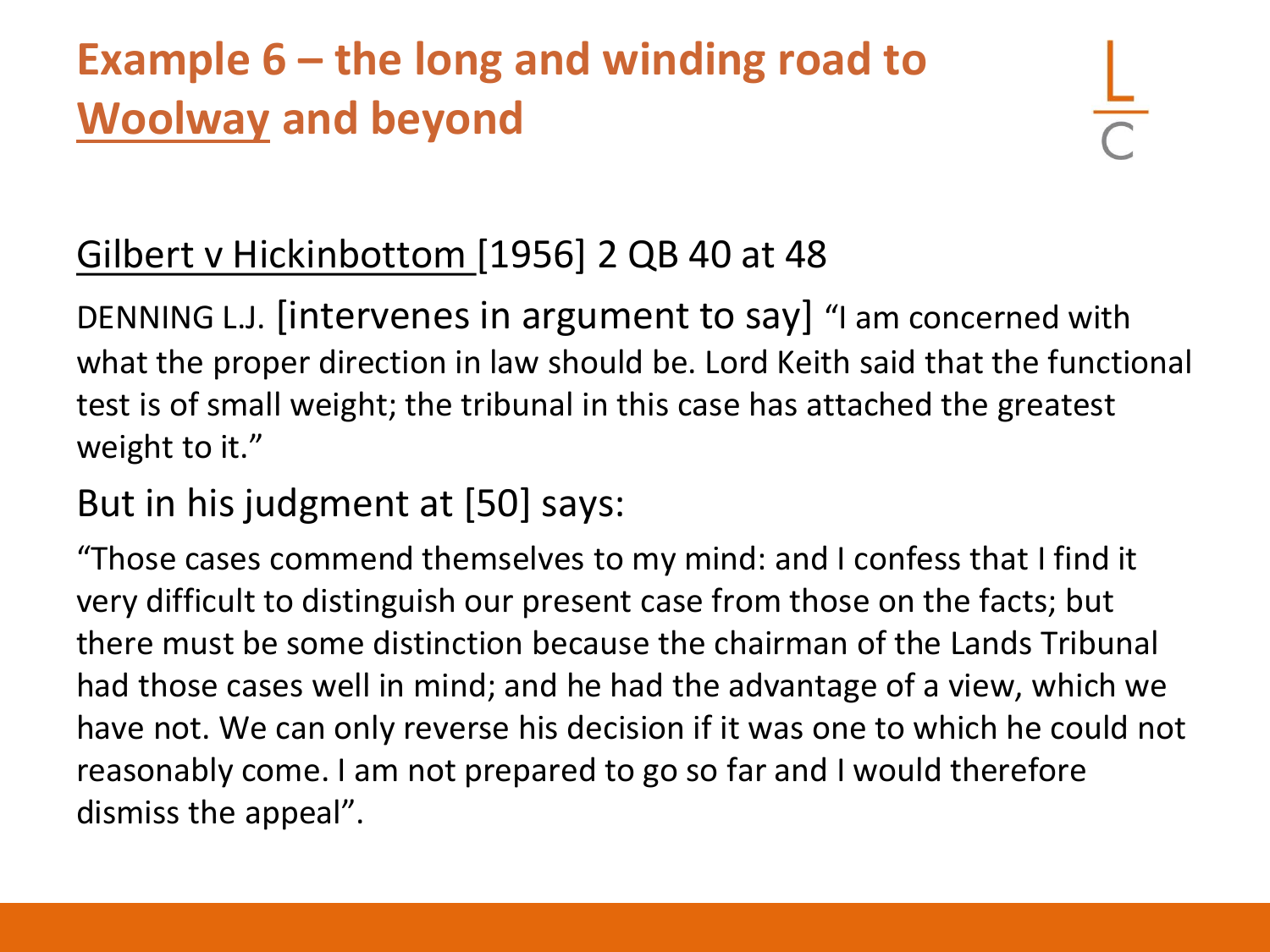- Trunkfield (VO) v Camden LBC [2011] RA 1
	- Gilbert rules don't seem to fit properly
	- Emphasis on flexibility in other judgments
	- Wary of use of practice to find the answer

**"I would add that I derive no assistance from the evidence … about other office premises and how the VO has dealt with their assessments either as one or as more than one hereditament. The facts in each case will vary, and even if an examination of the facts were to show some inconsistency in what the VO had done I do not see how this could influence the Tribunal in determining the matter that it must determine within the principles established by the Court of Appeal…. I can see that these matters might be raised in discussions between the ratepayer's agent and the VO, but the pursuit of them in tribunal proceedings is unlikely to illuminate the issues or to be a proportionate use of the tribunal's time". [25]**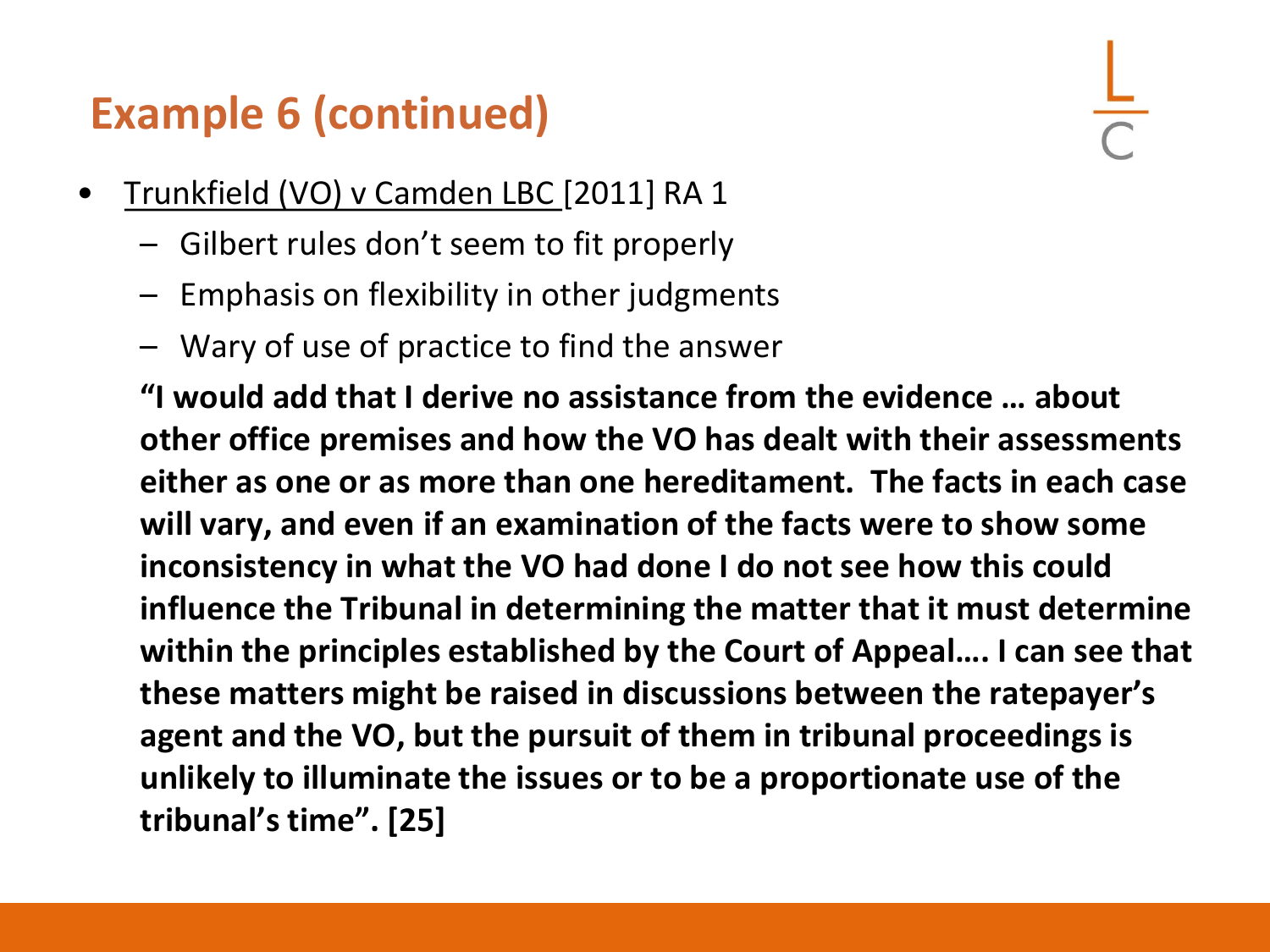Woolway [2012] UKUT 165 (LC) at [22], [23] and [29]

- looks at practice of treating adjoining floors as single hereditament
- Focuses on "somewhat unreal" distinction between that and second/sixth floor given that "communication between the floors has no practical significance"
- Distinctions do not "properly reflect the realities of occupation in a modern office block" [29]
- [30] no need to change whole current list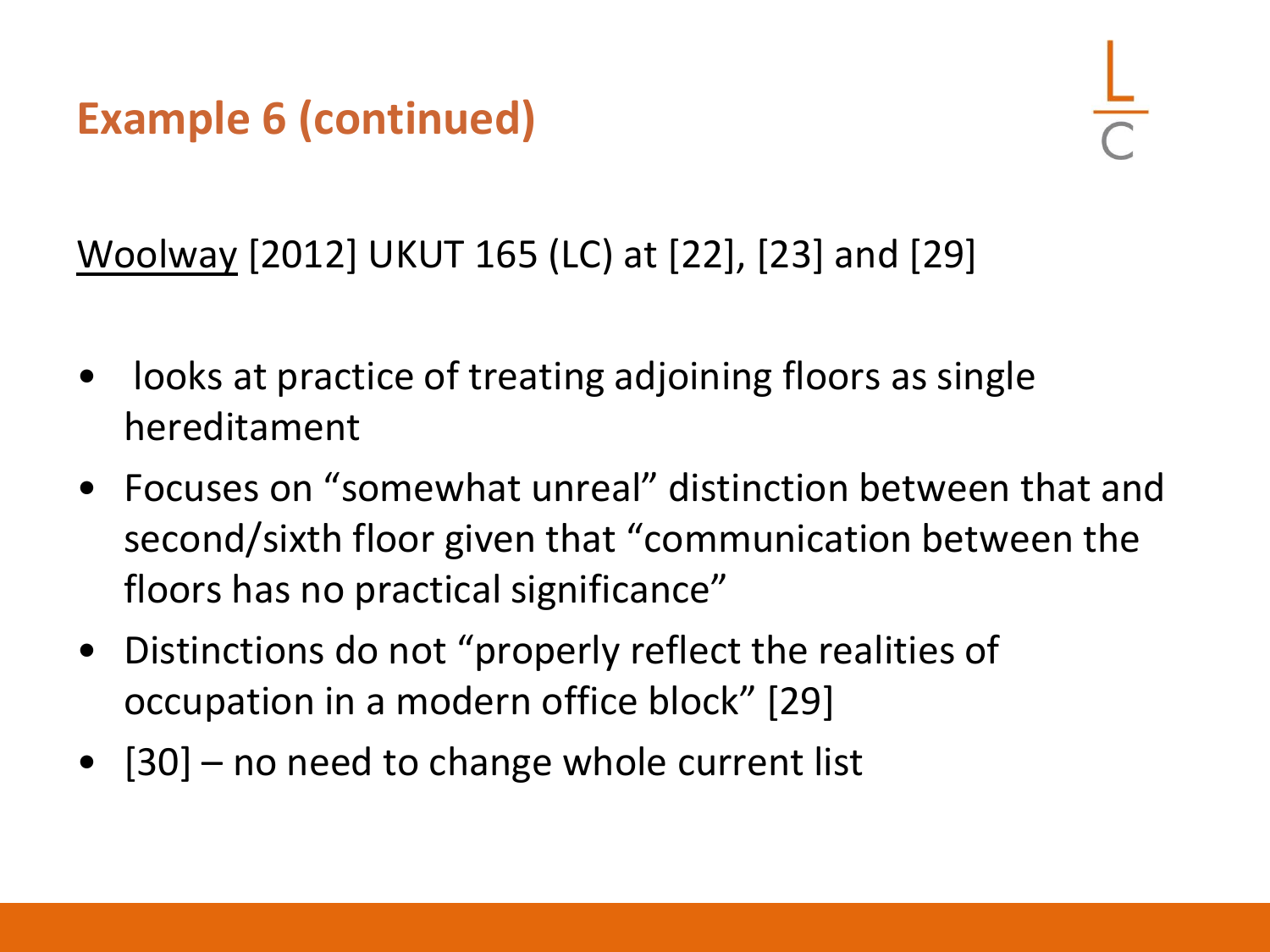Woolway (Valuation Officer) v Mazars LLP [2015] AC 1862 (SC)

- set out principled approach [12] + guidance that: "application of these principles cannot be a mere mechanical exercise" "these will commonly call for a factual judgment on the part of the valuer and the exercise of a large measure of professional common sense"

Obiter comments about existing practice re adjoining floors

- Lord Sumption "not necessarily correct" (21)
- Lord Gill "unsound" (33); adjoining floors should be "separate hereditaments"
- Lord Neuberger (63) adjoining floors should be separate hereditaments
- Lord Toulson agrees with all 3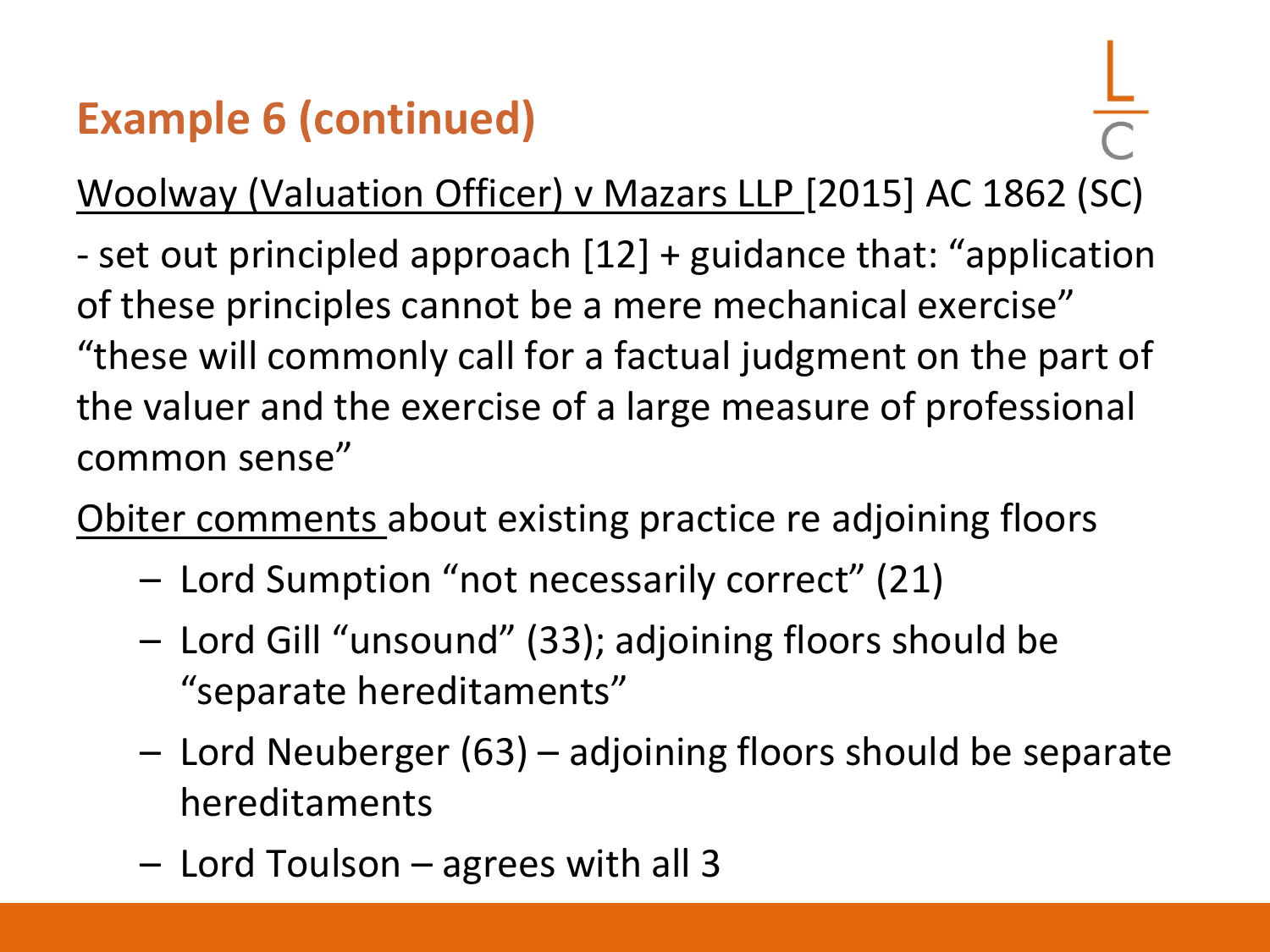• Lone voice of caution - Lord Carnwath at [62]:

"treatment of contiguous floors in single occupation" "is not before us and I would prefer not to express any firm view. The Valuation Officer's practice of treating such cases as single hereditaments, even if in part concessionary seems to me unobjectionable if it avoids narrow factual disputes about degrees of connection".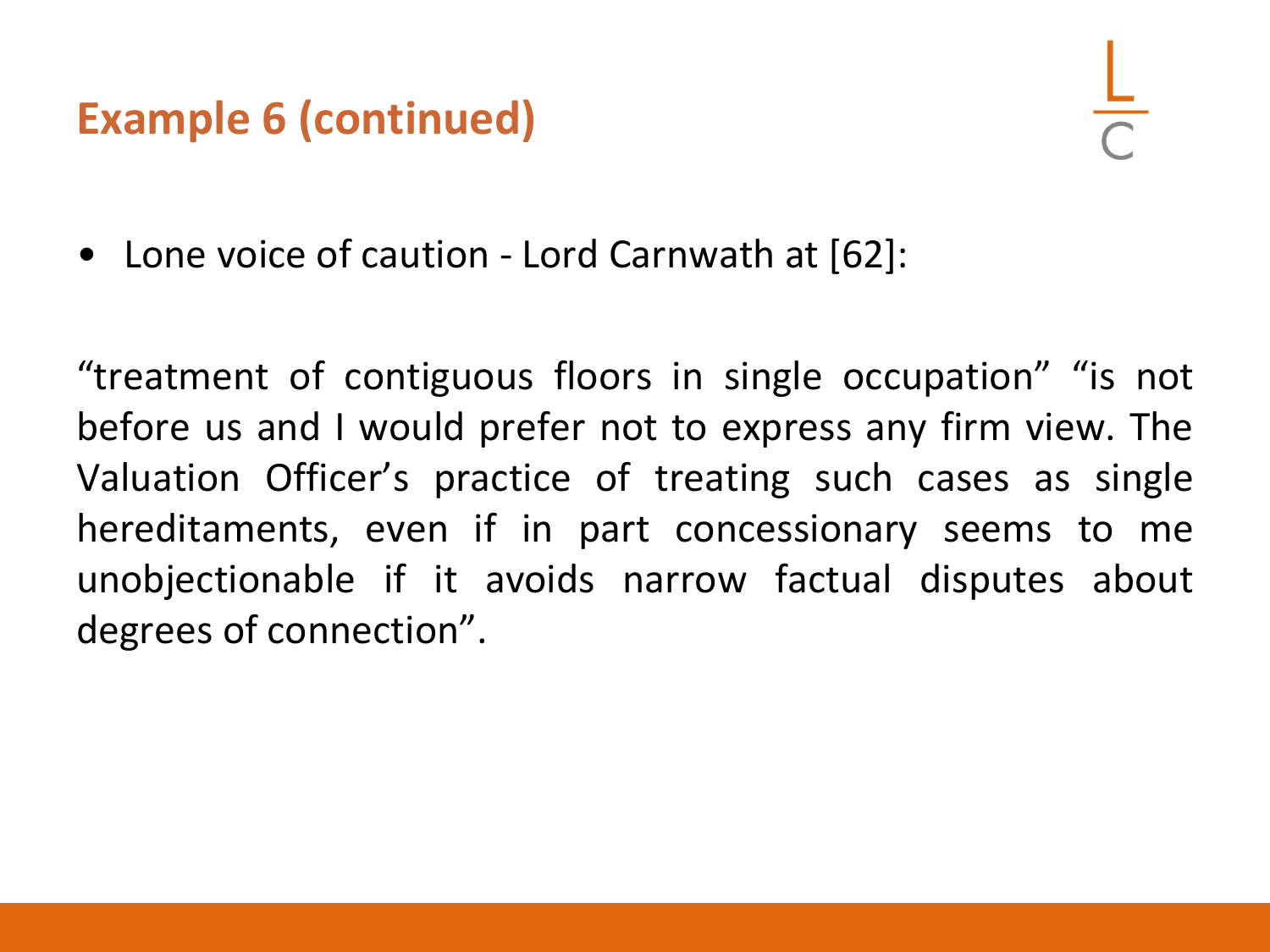• Lord Neuberger [58]

"there will be cases where the guidance given on this appeal will be difficult to apply with any confidence. However, it is hard to believe that we will be leaving the law of England and Wales on this topic in a less satisfactory state than it was as a result of [Gilbert \[1956\] 2 QB 40](https://login.westlaw.co.uk/maf/wluk/app/document?src=doc&linktype=ref&context=160&crumb-action=replace&docguid=IAEC3DCA0E42711DA8FC2A0F0355337E9)"

But now – imminent reversal by parliament - Rating (Property in Common Occupation) and Council Tax (Empty Dwellings) Bill 2018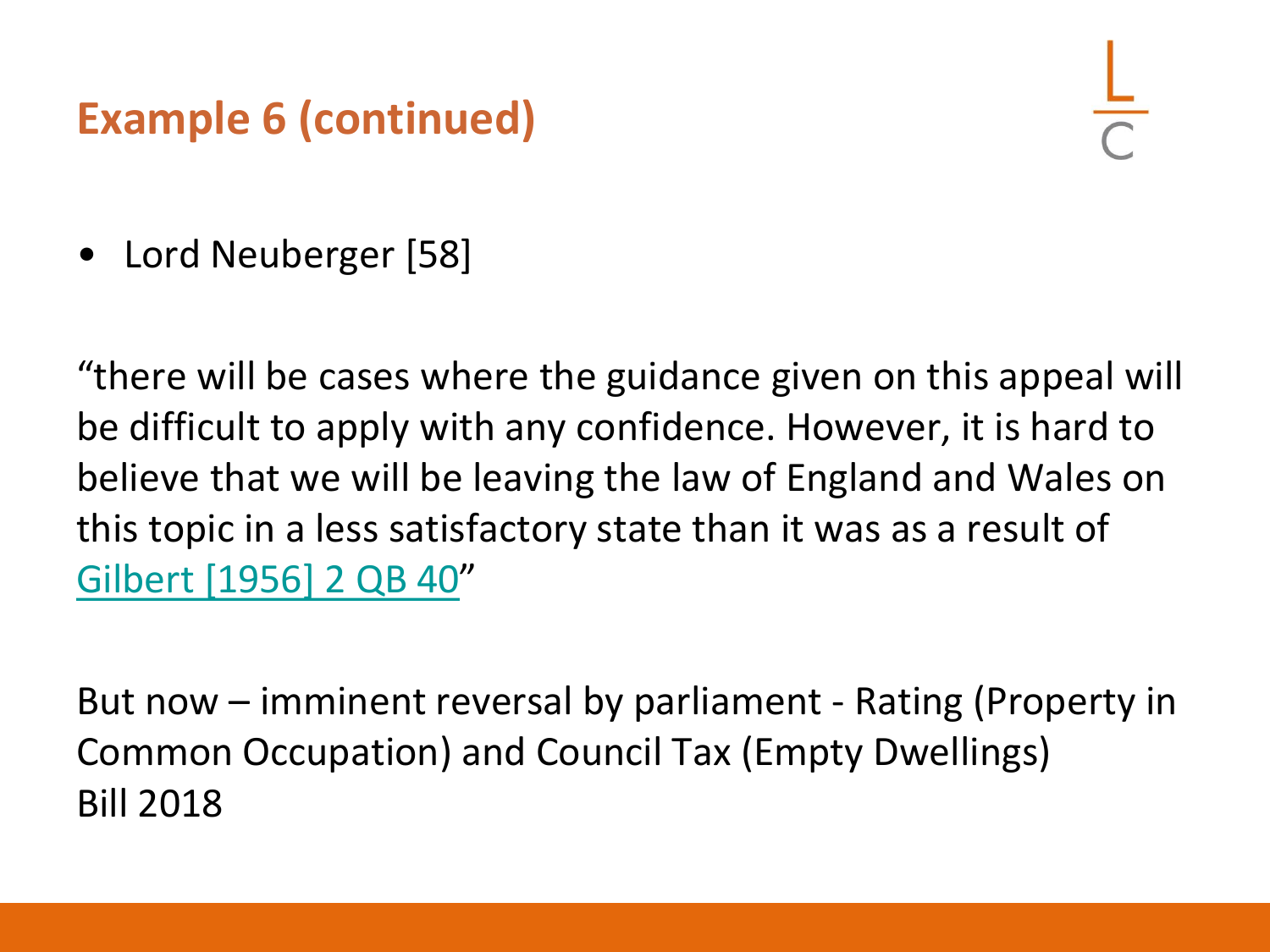# **Reflections on example 6**

- 
- An unsatisfactory illustration of the relationship between rating practice and the law? [discuss]
- Not helped by the abdication of responsibility by the CA in 1956 [discuss]
- Reliance on analogy with practice created a legal error
- But the correction of error sweeps away "unobjectionable" [discuss] practice
- Created need to establish new practice with pre-emptive steer from Supreme Court
- Situation now resolved/complicated (?) by proposed partial legislative solution
- Key role for expert tribunals in resolving new questions and formulating workable boundaries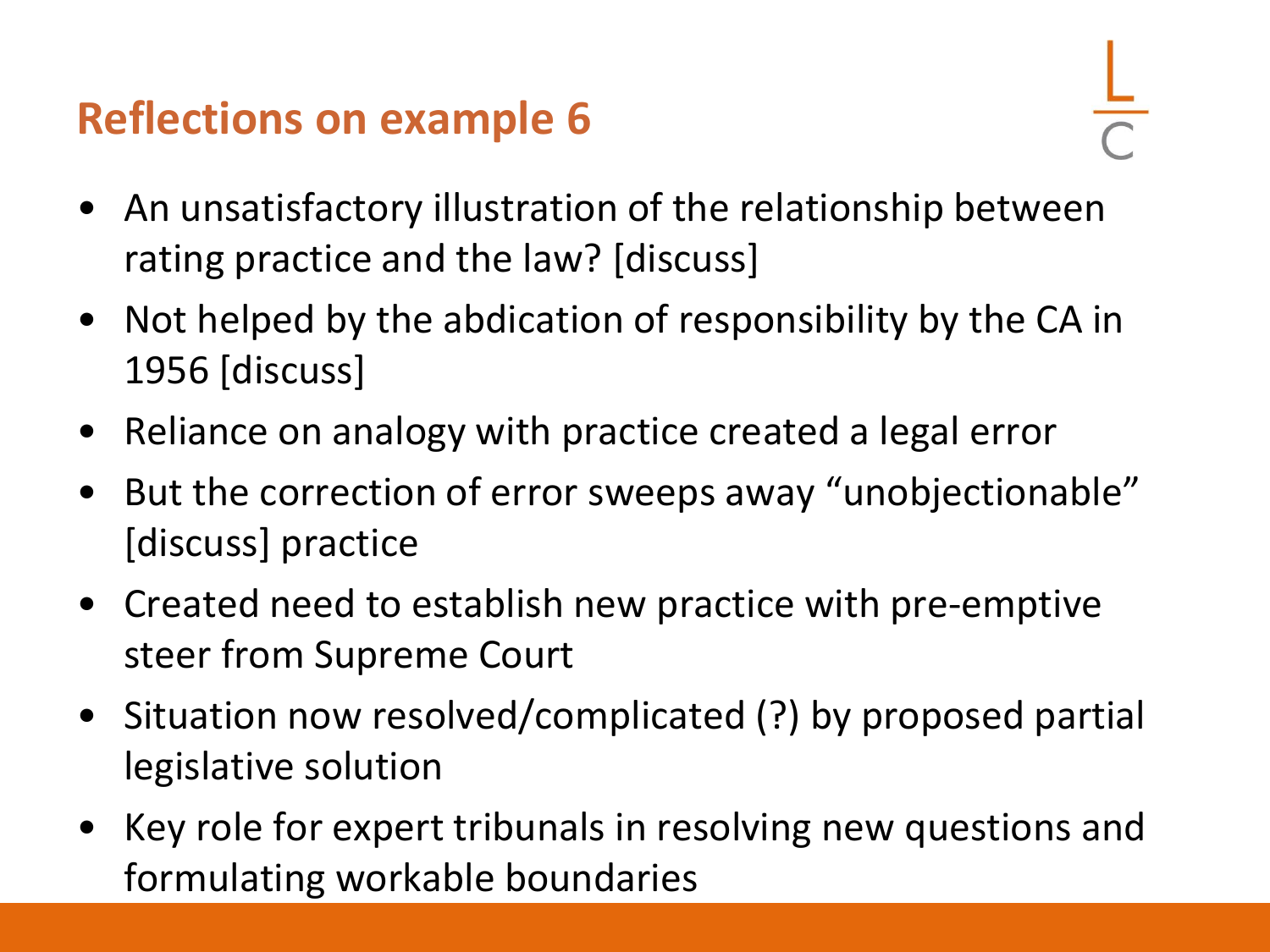### **Example 7 – Iceland Foods Ltd v Berry (VO) [2018]**

- Issue is meaning of "trade processes" within class 2 of the Valuation for Rating (Plant and Machinery) Regulations 2000
- VO succeeds in UT(LC) and CA with construction/linguistic argument
- But if right, how does it make sense of guidance in rating manual about air conditioning serving computer suites?
- And how does fit with the Wood Committee's deliberations about the way that the regulations should work?
- Supreme Court come down very firmly in favour of continuity of practice as evidenced in the caselaw, rating manual and legislative background including Wood Committee
- If it ain't broke; don't fix it